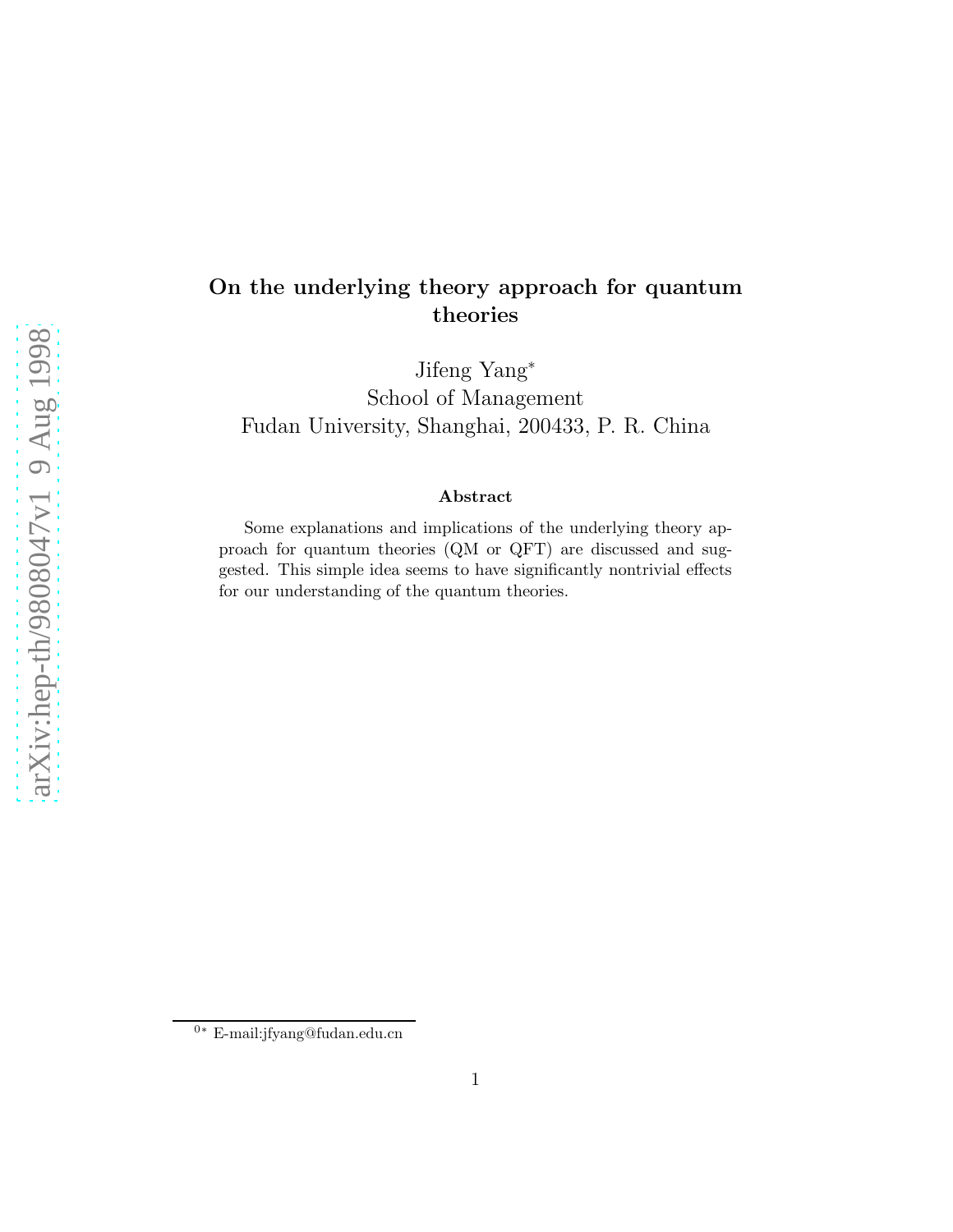In this note I wish to discuss how the idea that a well defined theory underlies all the present QFTs (or QM) can be used to deepen our understanding of the quantum theories or even to further develop the quantum theories.

Generally, a well-defined physical theory should not contain any mysterious parameter and/or structure, i.e., any parameter and/or structure appears in the theory should be based on sound physical explanations. Once a theory contains some kind of unexplained parameters and/or structures, it would go wrong somehow.

In quantum theory, the quantization procedure itself is not well understood. Especially in the case of quantization of fields, the procedure itself is over simple about the short distance structures–just a Delta function to signal quantum effects. It is known that one would encounter in the later use of QFT the difficulty like ill-definedness and hence one has to introduce additional mysterious structures via regularization (Reg) in order to calculate quantum corrections. The 'deformed' theory would need another mysterious procedure–renormalization (Ren).

It is a natural idea that the true description of the nature should be free of any kind of ill-definedness and unexplained artificial structures. Suppose we found this complete formulation (or the underlying theory). Then it is immediate to see that all the present quantum theories are in fact low energy (LE) effective theories of this underlying one. The conventional quantum theories have been obtained in such a way that we first try to establish the Hamiltonians or Lagrangians of the relevant phenomena under consideration and then take the 'elementary' modes solved from the Hamiltonians into the theory via the quantization procedure to account for quantum fluctuations. However, the Hamiltonians we established must have been wrong in the UV ends (and/or IR ends) of the spectra since these Hamiltonians are just the LE limits of certain sections in the underlying theory. The known quantization procedure just uses these modes that are only effective or correct away from the UV (and perhaps IR) ends. In other words, the 'correct' quantization procedure should intrinsically take into account the existence of the underlying structures rather than using the simplified spectra (wrong at least at the UV ends).

Now it is clear from the underlying theory point of view that we have used structures with something wrong to formulate theories. One may remark that since no one knows what the underlying theory looks like, what is the point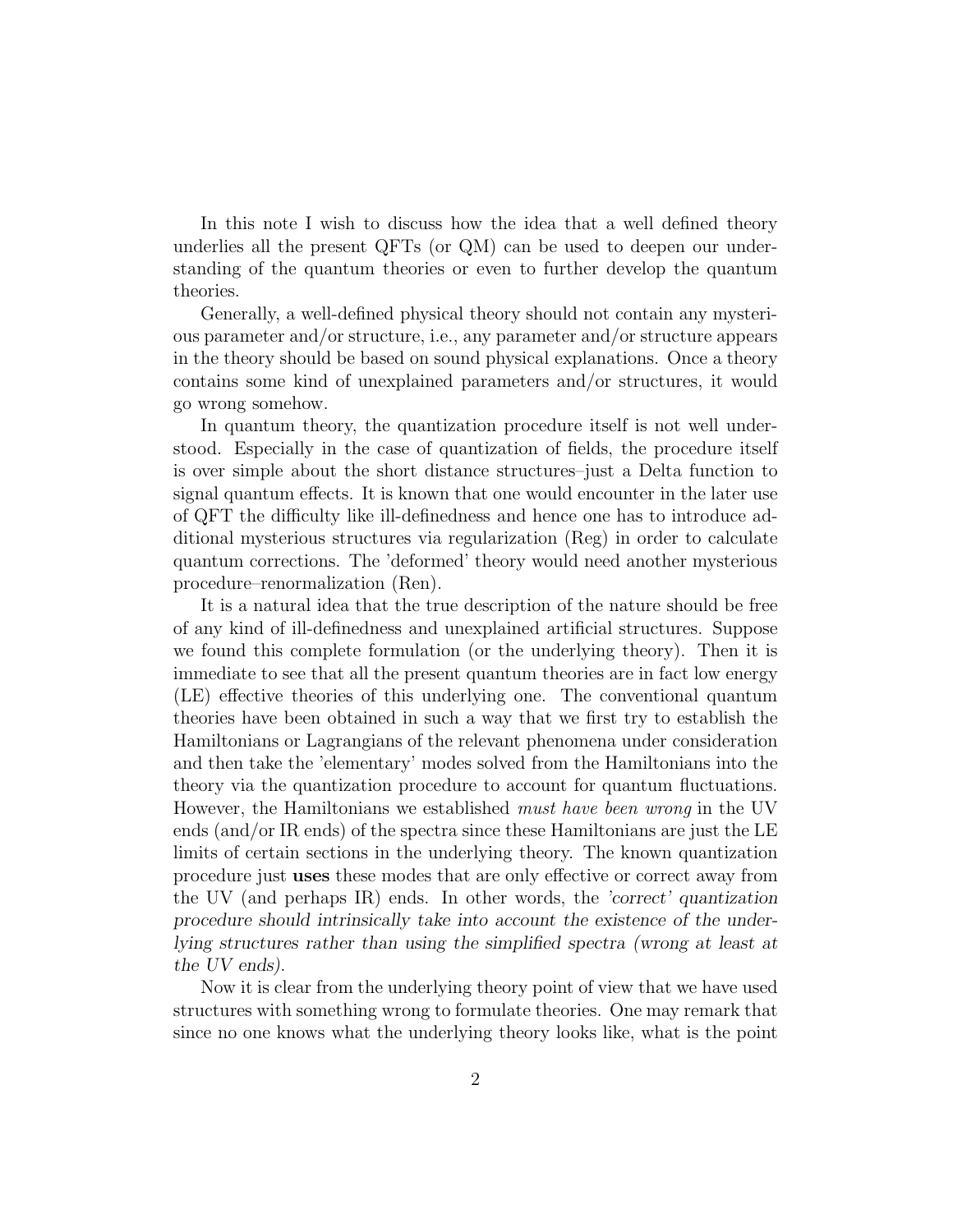of thinking in terms of the underlying theory?

First, from the above discussions, we can see that a Reg procedure is just an artificial substitute for the underlying UV structures, thus the results can not be guaranteed to describe the phenomena correctly. Since the Ren procedures are again artificial operations, the 'renormalized' theories can not be assured to describe relevant physics or can not just be the true LE limits either. In the conventional formulations, one is seldom aware of this danger. The problem is especially severe in the unrenormalizable models and more worse in the nonperturbative contexts[[1\]](#page-10-0). One might think, in the conventional point of view, that once a finite theory is found it is the final one. However, in the underlying theory point of view, as long as one employed some structures or parameters without natural physical ground or without confidence that the UV (and/or IR) structure is correctly established, then again this formulation must have contained certain ad hoc or artificial ingredients. So, even finite, such formulations could not be simply correct. To the author's knowledge, this situation has never been pointed out.

Second, the Hamiltonians we have are reasonably correct or healthy in the effective ranges though they are wrong in the far UV (and/or IR) ends. Thus we can make better use of this fact to calculate the quantum corrections from the quantities that are in fact insensitive to the UV end structures. This possibility is demonstrated by the author in Ref. [\[2](#page-10-0)]. The results are finite (but ambiguous), no specific Reg and Ren procedures are allowed and no counter terms and bare quantities should appear at all. The ambiguities that automatically arise just warn us that we are working in the effective theories and certain important information about the UV physics is unavailable yet. In other words, the existence of the well-defined underlying theory does yield quite powerful consequences for our understanding of the quantum theories, especially in getting rid of the ridiculous Reg and Ren operations and directing our attention to the resolution of the ambiguities. Such kind of efficient use of the standard point of view, as far as the author knows, never appeared in the literature.

Third, it is easy to see that the 'elementary' modes in an LE effective theory could not continue to be active and 'elementary' modes in the higher or lower energy ranges. They would break up into (or give way to) new 'elementary' modes at the higher energy levels or be somehow confined into new 'elementary' modes (or just 'sleep') at the lower energy levels as the dynamics is different (hence the effective theory is different). Thus the propagators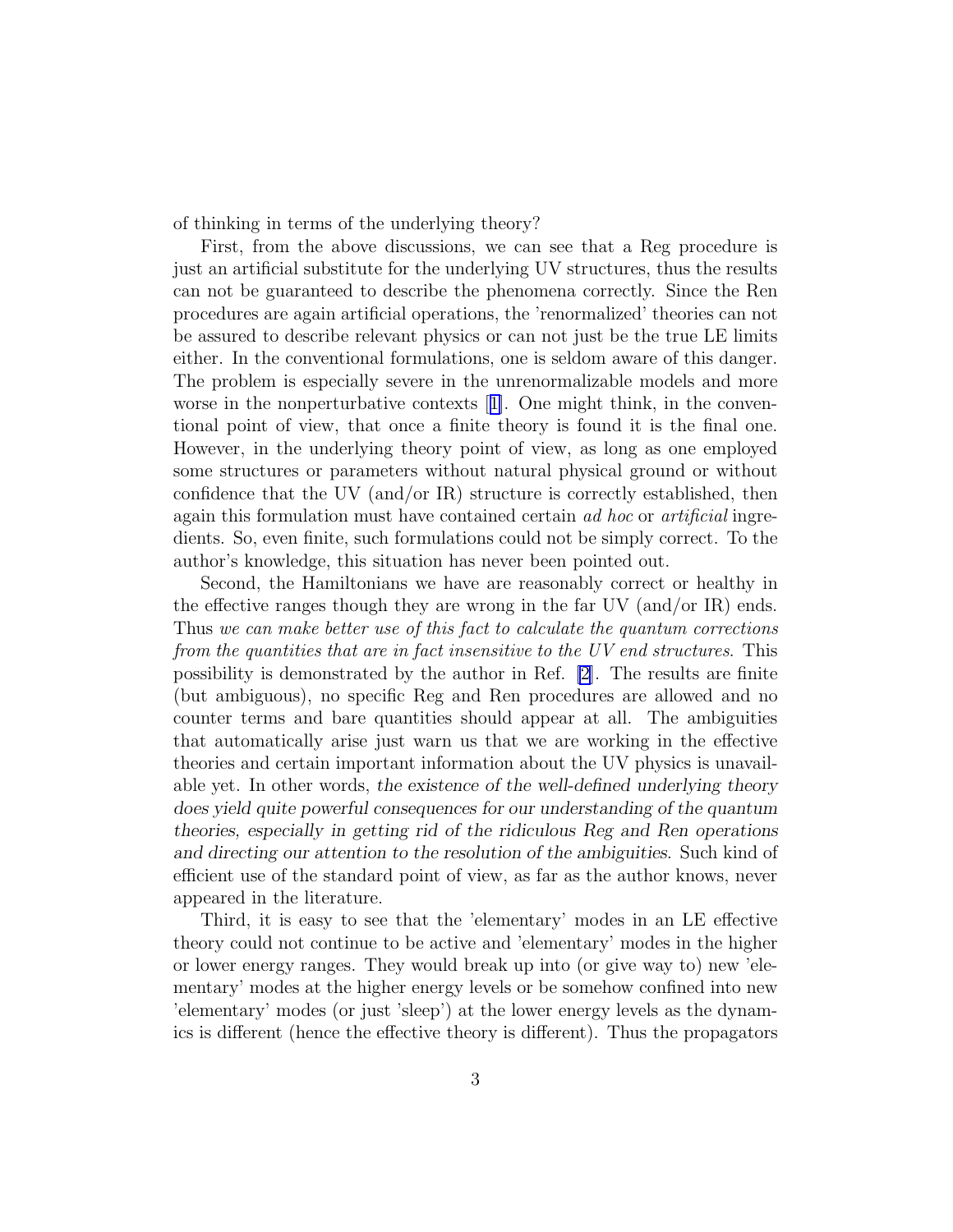and vertices at the UV (or IR) end, if calculated in the underlying theory, must have been quite complicated ones due to these dynamics transmutation mechanisms so that they render the result of any loop integration or intermediate state summation finite. That is, the seemingly infinite UV contributions are in fact 'suppressed by physical mechanisms' or should at most contribute a finite part (in the polynomial part  $[2]$ ). In a sense, when we talk about the 'integrating out' of the high energy (HE) modes, the 'complicated physical suppression' is intrinsically involved and it is imaginable that the underlying descriptions of the LE effective modes, which are complete and well defined, would be very sophisticated ones in terms of the underlying parameters. Thus, the conventionally so-called 'integrating out' of UV or HE modes necessarily incorporates the complicated but important dynamics transmutation mechanisms, the conventional formulation using the HE modes given by the simplified effective models are hence problematic. Regrettably, many discussions are still using the 'wrong' spectrum in this issue and hence ad hoc Reg and/or Ren are inevitable and their conclusions need reexamination in principle.

Our technical formulation in Ref. [\[2](#page-10-0)] made use of the following observations for the Feynman amplitudes (FA): I. There are convergent graphs or FAs because more propagators within a loop lead to better convergence (or are less sensitive to the UV part of the spectrum); II. The differentiation with respect to (w.r.t.) the external parameters can lead to more internal lines. These observations can be generalized to other quantum formulations as long as the summation w.r.t. the intermediate states are intrinsically involved. The key point is that the external (and hence phenomenological) parameters go with the internal arguments to be integrated or summed over in any physically interested amplitude and hence the differentiations w.r.t. these external parameters reduce the potential divergence of the internal integrals or the summations over intermediate states (reduce the contributions from the UV modes) with the help of the underlying parameters. In other words, we are making use of the well-defined sectors of the LE effective formulations and the postulate that a complete theory underlies the effective ones to explore the finite but ambiguous description in the effective models. As long as one adopts the underlying theory point of view, one could find more efficient techniques based on this physical principle for more general cases.

Now, I wish to discuss some general consequences following from the underlying theory point of view. The underlying theory, if found, must be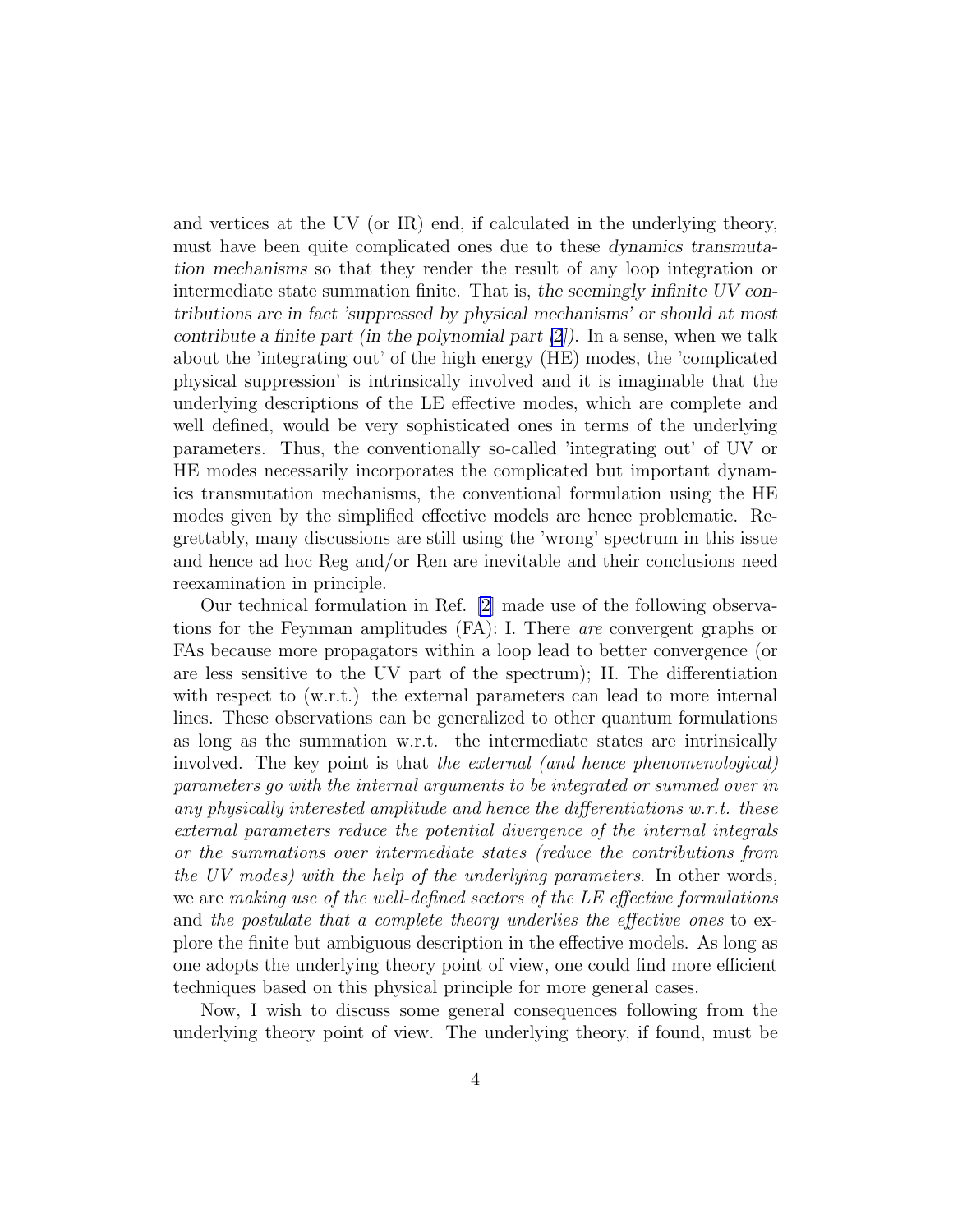characterized by the fundamental constants (or parameters),  $\{\sigma\}$ , which are unknown to us yet. Since the 'elementary' modes in our present models are effective ones, all the operators and the state vectors or other objects should also depend on the  $\{\sigma\}$  somehow.

First let us see what the commutators look like with  $\{\sigma\}$  appended. Let us consider any two operators describing the LE physics which should be well defined in the underlying theory, say  $\widetilde{A}_{\{\sigma\}}$  and  $\widehat{B}_{\{\sigma\}}$ , then their commutator should also be well-defined,

$$
[\widehat{A}_{\{\sigma\}}(x;\{\cdot\cdot\cdot\}),\widehat{B}_{\{\sigma\}}(y;\{\cdot\cdot\cdot\})]=\widehat{C}_{\{\sigma\}}(x,y;\{\cdot\cdot\cdot\})
$$
(1)

where the space-time arguments for the LE physics are explicitly labeled and the dots denote the LE phenomenological constants or parameters like masses, charges, or couplings and so on.

If the two operators are just an LE 'elementary' field and its conjugate, then the commutator should be the Dirac bracket given by the underlying theory,

$$
[\hat{\phi}_{\{\sigma\}}(x;\{\cdot\cdot\cdot\}),\hat{\pi}_{\{\sigma\}}(y;\{\cdot\cdot\cdot\})]=\text{iconst.}\delta_{\{\sigma\}}(x-y;\{\cdot\cdot\cdot\}).\tag{2}
$$

Here we see that the 'elementary' commutator determining the canonical quantization procedure should be a rather complicated function of the spacetime separation (we assume as usual that the whole nature is still translationally invariant) as the short distance structures are characterized by the  $\{\sigma\}$ . One might expect that if we take the LE limit operation on this commutator we would return to the original commutator with the right hand of Eq.(2) being the usual delta function, or even we can get the original form of the operators and their commutators if we apply the LE limit operation on the Eq.(1). Generally, this is not true as in the effective formulations the simplified operators (from the LE limit operation) are often singular or ill defined, that is why people have to resort to Reg in practical applications.

Even this is true for the Dirac bracket, it is still illegitimate to use it plainly in the construction of the FAs since the Dirac bracket just takes the wrong UV structures into the quantum theories as is already pointed out above, which will inevitably lead to UV divergences. Thus the Dirac bracket should be 'corrected' by the underlying UV structures in order to calculate the quantum corrections in a legitimate way [\[2](#page-10-0)].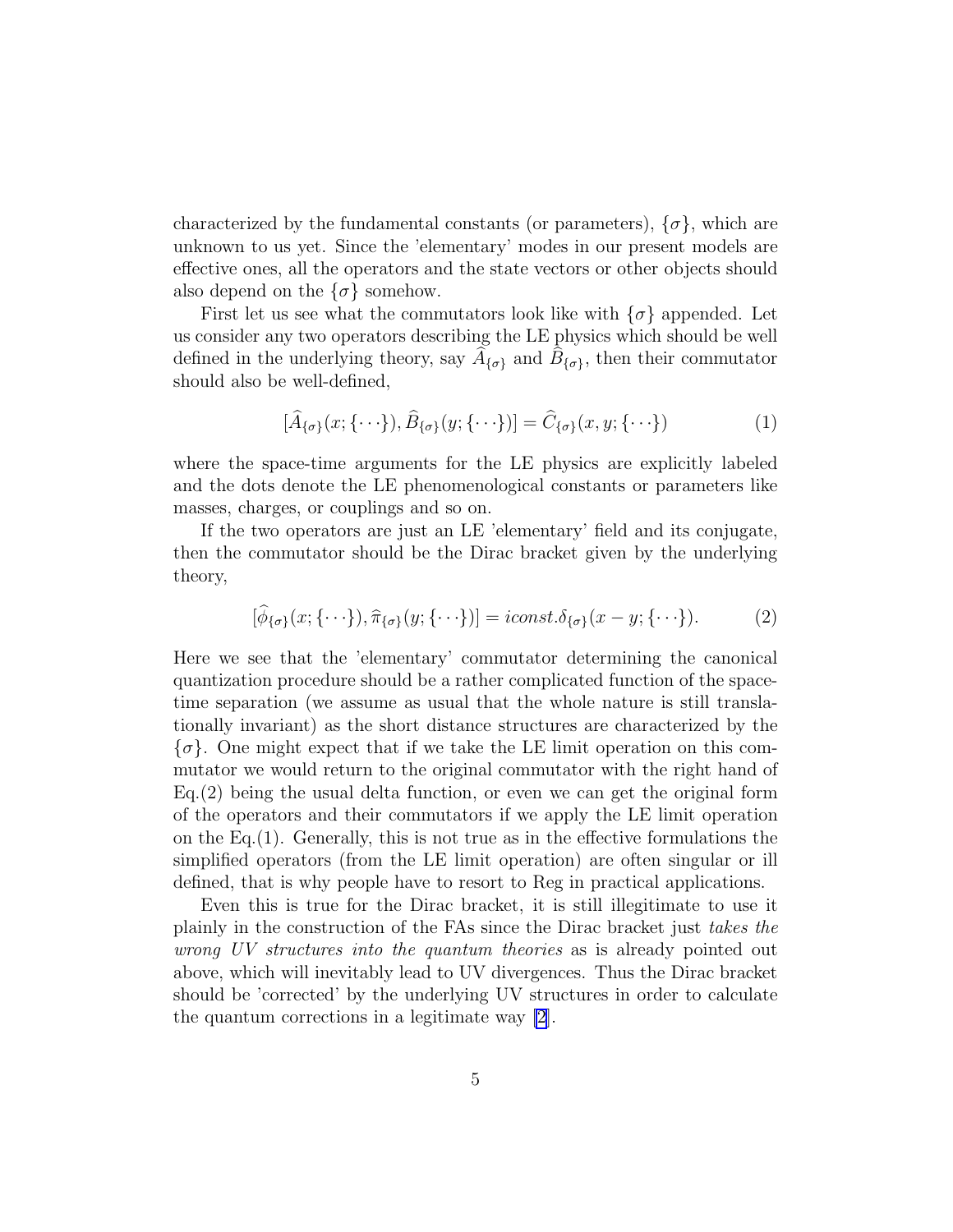So, if we want to calculate the commutators of more general or composite operators, we should start with the underlying theory descriptions characterized by  $\{\sigma\}$ . Before the calculation is done, one could not apply the LE limit operation first. Since we do not know the exact formulation of the underlying structures, we have to make use of the LE models which are (almost) correct away from the UV (and/or IR) ends such that we can get finite but ambiguous expressions. It is natural to expect that the resulting expressions will be in terms of the LE phenomenological operators and parameters or constants after the LE limit is taken. Again the ambiguities should be fixed according to physical properties and experiments as stressed before. The general technical regime for performing various calculations of the (field) operators ('elementary' or composite) needs further construction.

The most important consequences of the underlying theory postulate for the effective models are their implications for the novel properties such as causality, unitarity and locality among others. All these properties are described in the present quantum theories by the restrictions of the operators' dependence upon the space-time variables. However, it is quite natural to see that in the underlying theory as a complete theory for at least the UV limit or short distance limit physics the space-time variables are again some kind of 'LE phenomenological' quantities, there must be deeper structures behind the space-time phenomenon. This is not a 'quantization claim' of the gravity. (Quantum gravity, if considered from the underlying theory point of view, is still an LE effective theory at least due to its bad UV behavior.) But we can be sure that the underlying theory will give us a well-defined and correct description of the gravity which is automatically a quantum one.

The physical structures underlying the space-time would imply that the causality, uniarity and locality, etc. are quite profound properties for the LE effective world. In the situation where the space-time concept tends to breakdown, the causality and other properties either should be described by other mechanisms or might cease to be correct somehow. As no one knows the deeper structures, we stop to make further speculations. But this conceptual exploration implies that we should reexamine the causality, unitarity and locality of the effective theories with the consideration of the underlying structures to see if they are consistent with each other or consistent up to what precision.

Causality requires that any physical operators should commute if they are separated by space-like distance, i.e., the operator  $C_{\{\sigma\}}(x, y; \cdots)$  in Eq.(1)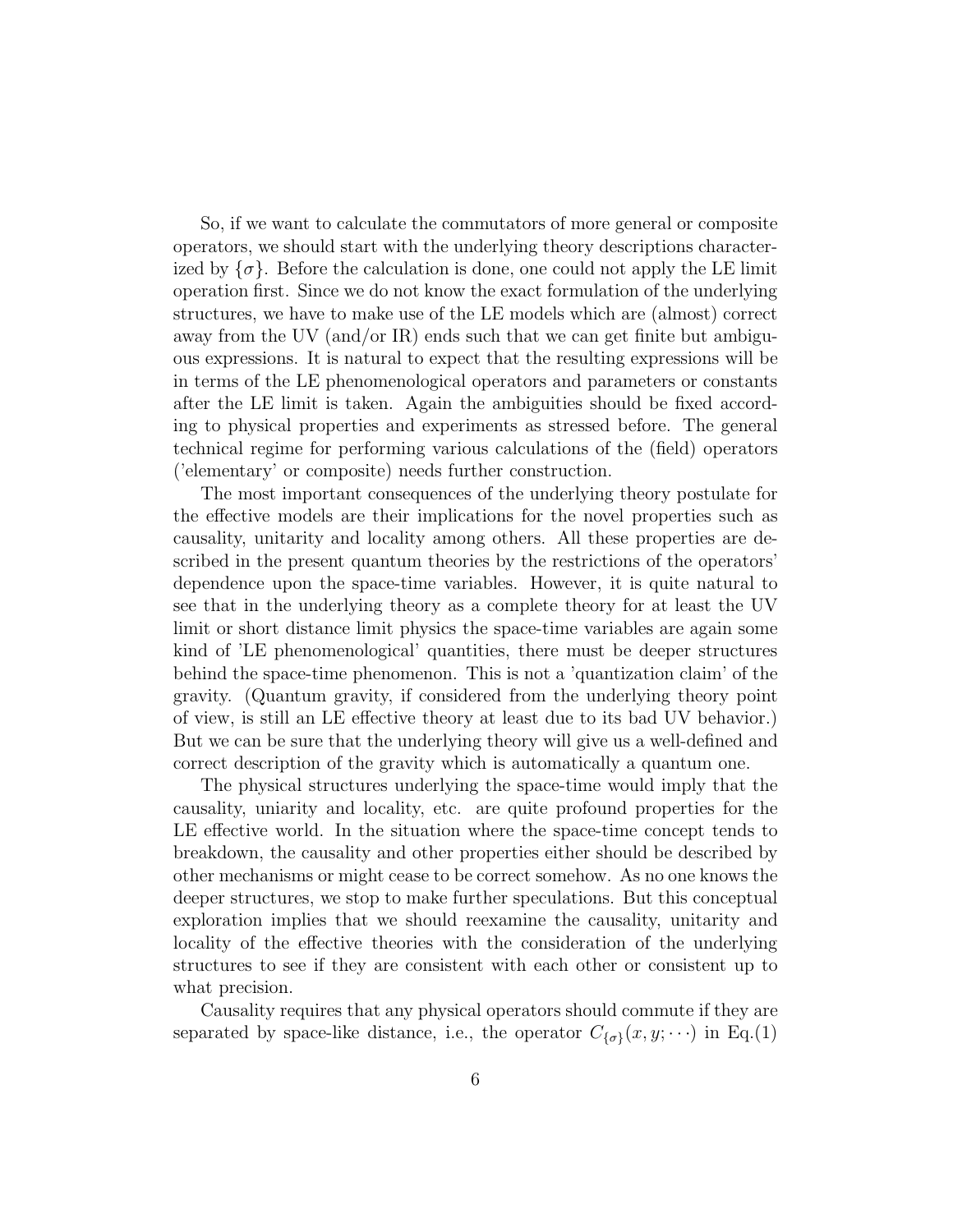should vanish if  $(x - y)^2$  is space-like. It is quite difficult to imagine the breakdown of this principle that is so general and reasonable. The author could only speculate that causality might be a fundamental property (or mechanism?) even true when the conventional space-time ceases to be effective. Thus, for most energy ranges, we might assume the causality for the theories. Conversely, we could also investigate the general implications of the causality for the possible underlying structures.

But the unitarity of an effective theory might not be simply assumed as the UV ill-definedness of the effective theories often invalidate the naive arguments. The singular potential problem provides us such a nontrivial example [[3](#page-10-0)]. This means that we should start with the existence of the underlying structures to construct a unitary effective description. The unitarity issue is also related with the Hilbert space structures that will be discussed shortly.

The locality is known to hold for at least all the present known physical quantum theories. But, the underlying structures would at least implies that the present formulation of locality is not correct, especially in the short distance limit (UV) where the conventional space-time structure ceases to be true anymore, or it might breakdown no later than the breakdown of the conventional space-time.

It seems to be a cheap talk as the underlying structures are unavailable. However, the author feels it is worthwhile to point out such a scenario which upon further study might yield quite nontrivial results. It is again the underlying theory postulate that leads us to the possibility of quite nontrivial structures behind the 'effective' space-time phenomenon (including the usual quantum gravity).

Next let us discuss the Hilbert space associated with the underlying description. The conventional Hilbert spaces for various problems should now take into account the influences of the underlying structures if one adopts the underlying theory approach. Then the Hilbert spaces for describing various LE phenomena should be taken as at least various subspaces of a whole physical state space and these subspaces, if derived from the underlying theory, should also be parametrized somehow by the underlying constants and automatically support the LE Hamiltonians and other dynamic operators without any singularity or ambiguity. In other words, with such Hilbert spaces, everything in the effective models should be free of any ill-definedness.

To make physical LE predictions, the vectors in these subspaces should also satisfy many conventional conditions as well. But the completeness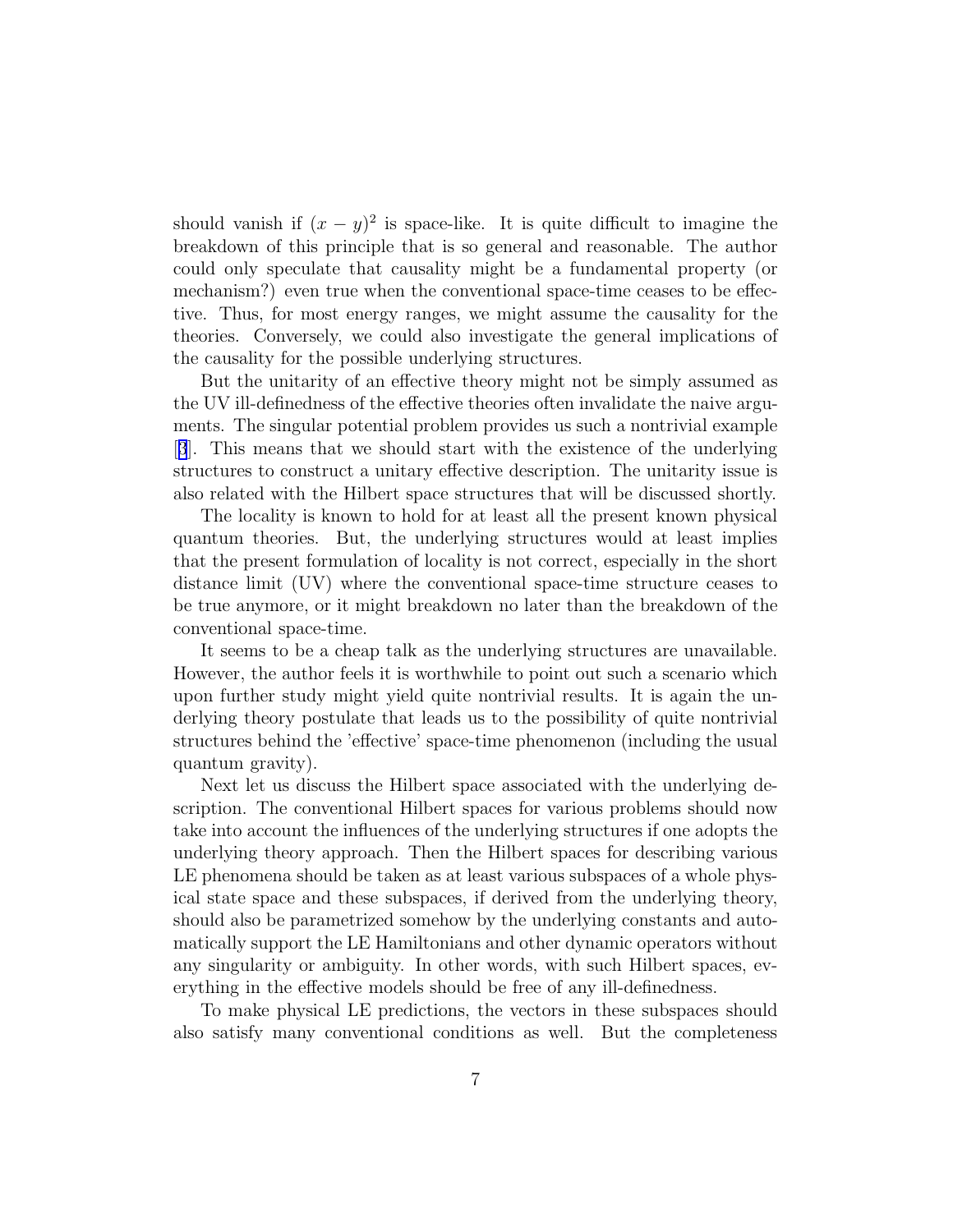of each of these subspaces should now be defined in the underlying theory background, especially in taking into account the fact that one dynamics may be related to another through dynamic 'phase transition' like mechanisms so that an LE model should in principle naturally transmute into the other one. As we noted above, different effective models may use quite different degrees of freedom to describe physical phenomena, this fact reminds us of further difficulty in 'unifying' dynamic descriptions. In a rough sense, the QCD description of color confinement (if we finally find it) must differ from that in terms of the hadrons.

All the LE models might have been ill defined somehow or in some respects as we did lose the indispensable information about the short distance structures in our present formulations. This is in contrast to the conventional point of view which says that the LE theories should be independent of the short distance structures at all. Such a point of view should be corrected as that the underlying constants should not appear in the LE formulations but they might still influence the LE models through the constants arising from the LE limit  $[2]$  $[2]$ . Only in very special cases can one obtain the LE models in such a way that no ambiguity (no constant) appear in the LE limit. However, such models must be of quite limited predicting power and the phenomenological constants like mass, charge and couplings constants must have been restricted by very stringent conditions. A well-known example is the quantum mechanics of the Hydrogen atom. In this theory, if the electric charge number of the Coulomb potential is permitted to be larger, then the Schrödinger equation will become ill defined–the singular potential problem [[4](#page-10-0), [3](#page-10-0)]. The modified well defined theory will depend on an additional parameter specifying the influence of the underlying structures on the LE physics [[3](#page-10-0), [4, 2\]](#page-10-0). In fact, the unitarity of such a theory is established only after the correct Hilbert space for the dynamics is specified[[3, 4\]](#page-10-0). Hence we can see the importance of the underlying theory in defining a unitary LE theory.

From the underlying theory approach, it is immediate to see that the conventional spectral representation in quantum theories should be reformulated, at least we should append the underlying constants to the existent formalisms to indicate that the UV ends of the spectra should be parametrized by these constants. Then we can expect that ambiguities instead of UV divergences would appear as the underlying descriptions are unavailable yet.

Now, we can see that the existence of the underlying theory does provide us many important pictures and guidance for the better understanding of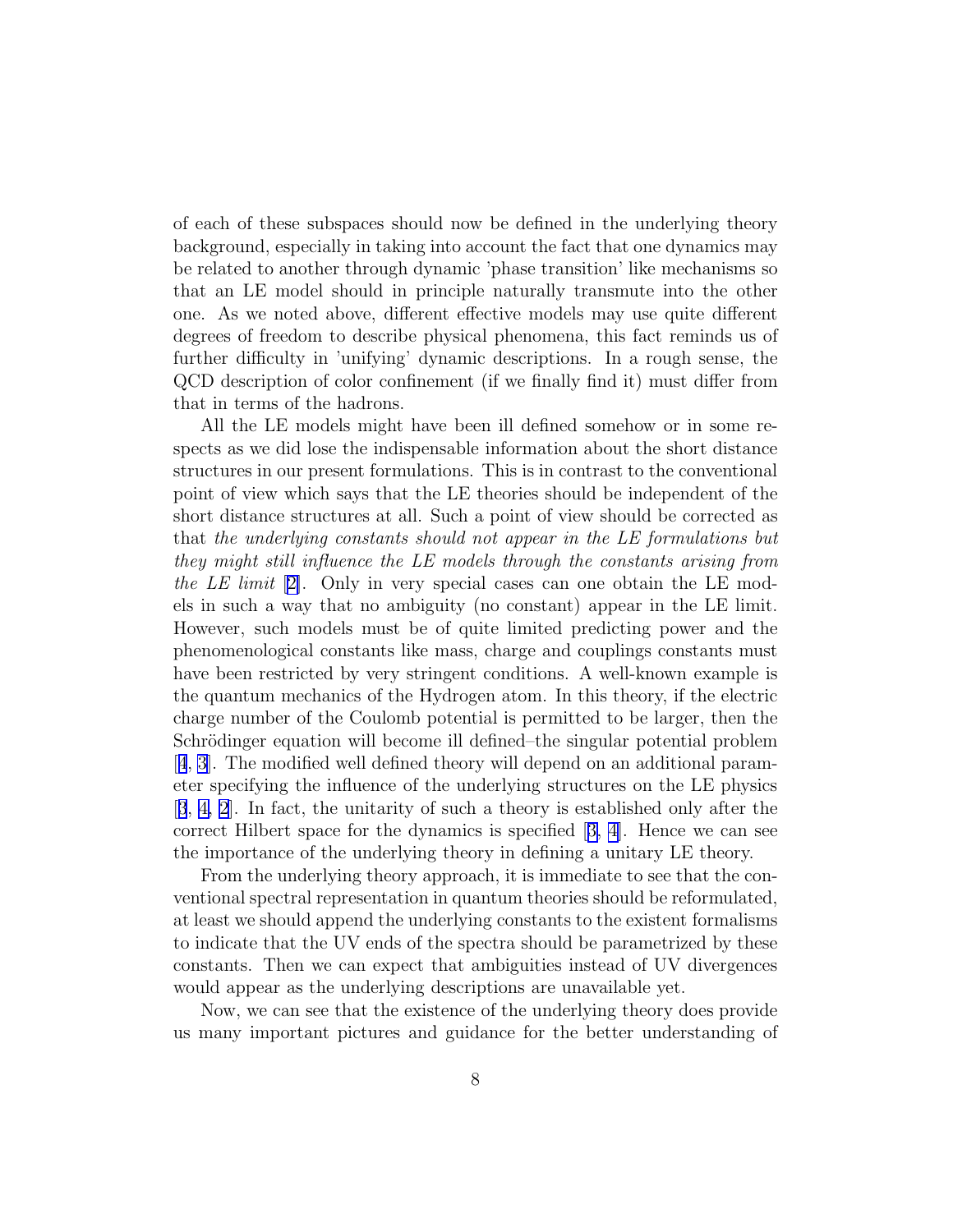the quantum theories and the problems associated with the conventional formulations of the quantum theories.

One might be wondering if there is any relation between this underlying theory approach and the recent reformulation of quantum mechanics in terms of the alternative histories and the coarse graining and decoherence of the histories [\[5](#page-10-0)]. It seems to me that the new formulation of QM should somehow automatically take the underlying structures into account, at least there should be such possibility. I am not clear how to 'unify' the two approaches as I am a stranger to this new formulation of QM. But both the coarse graining and the fine graining of the histories should inherently be based on the mechanisms of possible dynamics transmutations. In the histories coarse graining approach, the relations between the Hilbert spaces corresponding to various grainings might be closely related to our discussions just made above.

One could also consider the interaction between the underlying theory postulate and the concept of naturalness both in the Dirac's sense [[6\]](#page-11-0) and in the 't Hooft's sense[[7\]](#page-11-0). The underlying theory should yield well-defined LE descriptions which in turn might exhibit certain 'naturalness'. However, the two known naturalness criteria should not be used as stringent requirements for the effective theories but as useful and even important guidance. After all, we are trying to reveal how the nature evolves but not to let the nature satisfy our formulation. It is an important as well as interesting task to check if the two naturalness criteria (and perhaps new ones) are consistent with the existence of the underlying theory in as general as possible sense. Again the problem leads us to general formulation of the quantum theories automatically taking underlying structures into account as mentioned above.

Through our discussions and speculative remarks made above, we do not refer to anything in the string theories. Before the final and unique formulation (well defined in every aspect) of the string theory is firmly established, one might agree that the present formulations of the string theories are still 'effective' theories (which might be not well defined somehow) of an underlying theory. Since the quantization procedure in the string theories is still not new, one would wonder how could such a theory be final and truly fundamental. The recent progresses about the 'M' or 'F' theory underlies the string theories and supergravity[[8\]](#page-11-0) could somewhat support such a suspicion. But the author does not doubt the importance of the investigations in the string theories except that the author prefers the belief that as long as we use the somehow simplified mode expansions in the quantization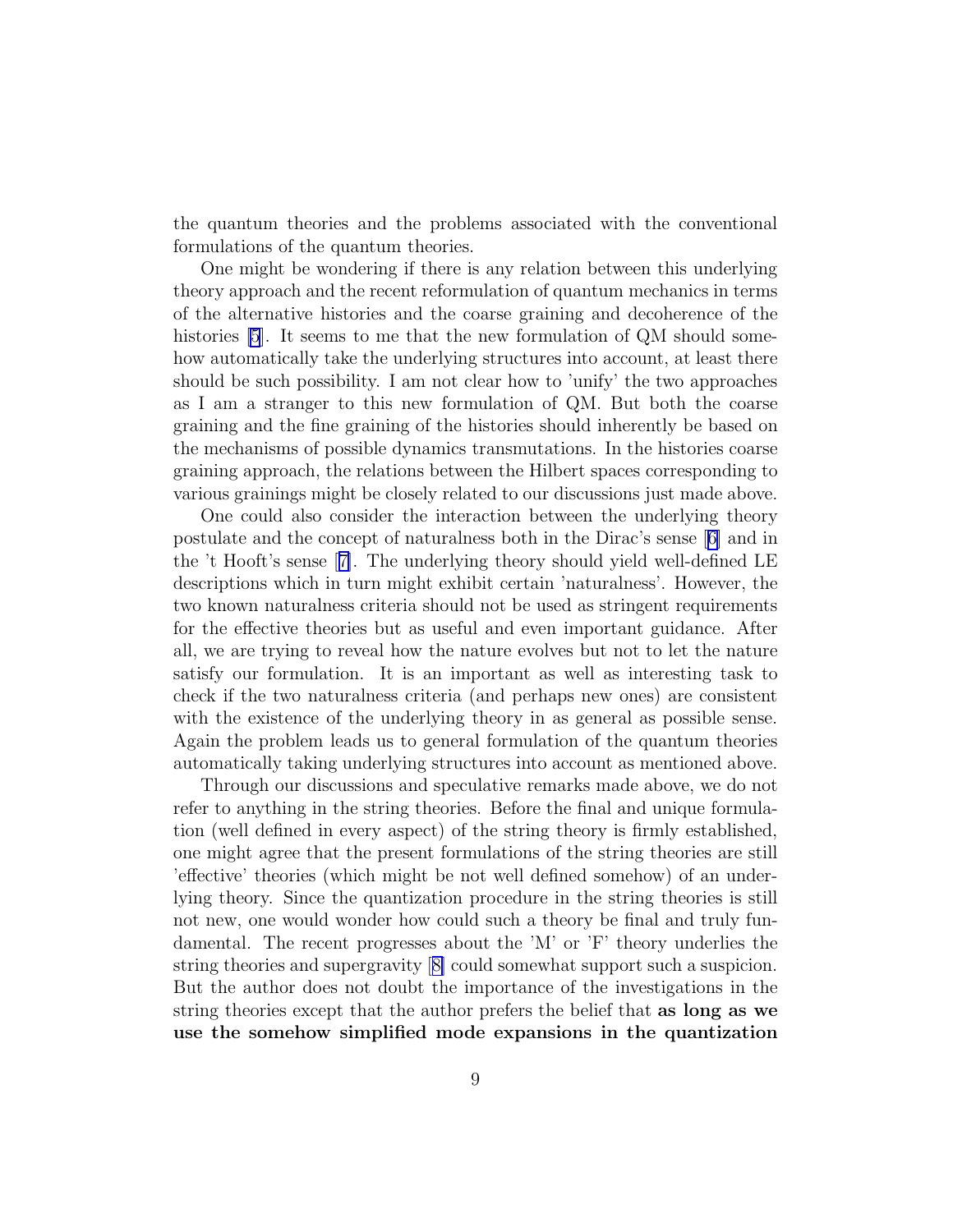procedure without better physical rationale then the theory thus established is still an effective one. In other words, the string theories and its characterizing parameters might probably be a partial solution of the underlying structures but there is little chance for them to exhaust the underlying structures.

The underlying theory should in principle contain all the nontrivial UV and IR structural information that each effective theory misses. Then an interesting scenario dawns upon us: for each effective model dominating certain energy range (say, theory  $I_{mid}$ ), there should exist two other effective models (or sectors) that are most adjacent to this model from the IR end and UV end respectively (say,  $I_{IR}$  and  $I_{UV}$ ). It is imaginable that the phenomenological parameters in  $I_{IR}$  and/or  $I_{UV}$  would quite nontrivially improve the status of the IR and/or UV behaviors of the theory  $I_{mid}$ . While on the other hand, the  $I_{mid}$  contains what  $I_{IR}$  (or.  $I_{UV}$ ) needs to improve its UV (or. IR) behaviors. Put it another way, the active and 'elementary' modes or fields in  $I_{IR}$  will break up in  $I_{mid}$  and give way to the new 'elementary' modes active in  $I_{mid}$ . Similarly, the 'elementary' modes in  $I_{mid}$  will go 'hibernating' as the energy goes down while 'new' elementary modes 'emerge' to dominate spectra in  $I_{IR}$ . The relation between the elementary modes in  $I_{mid}$  and  $I_{UV}$ is in principle just like that between those in  $I_{IR}$  and  $I_{mid}$ . Of course, there may be modes active in several successive effective models, some may even be active and stable through all energy levels—the 'fossil' modes or fields we mentioned in the introduction.

Thus, in a sense, both the IR modes and the UV modes and hence the associated phenomenological constants characterizing them 'underlie' a QFT (or more generally, a quantum theory) if this QFT is ill-defined in the IR and UV ends. Thus it is a somewhat different point of view comparing with that of the typical reductionism that holds that higher energy dynamics is more fundamental than LE ones. Since the IR modes, missing from an effective model at a relatively higher energy level, do underlie the effective descriptions, the underlying structures (both IR and UV ones) and the effective structures are in fact unified in an 'organic' way, they depend upon each other and they contribute to each other. In principle, no description at an energy level is more fundamental than the others and this is somewhat a **bootstrap** like relation among the theories at different levels. Thus if we consider the full spectra of the complete description, different modes dominate different energy ranges but the complete descriptions of the with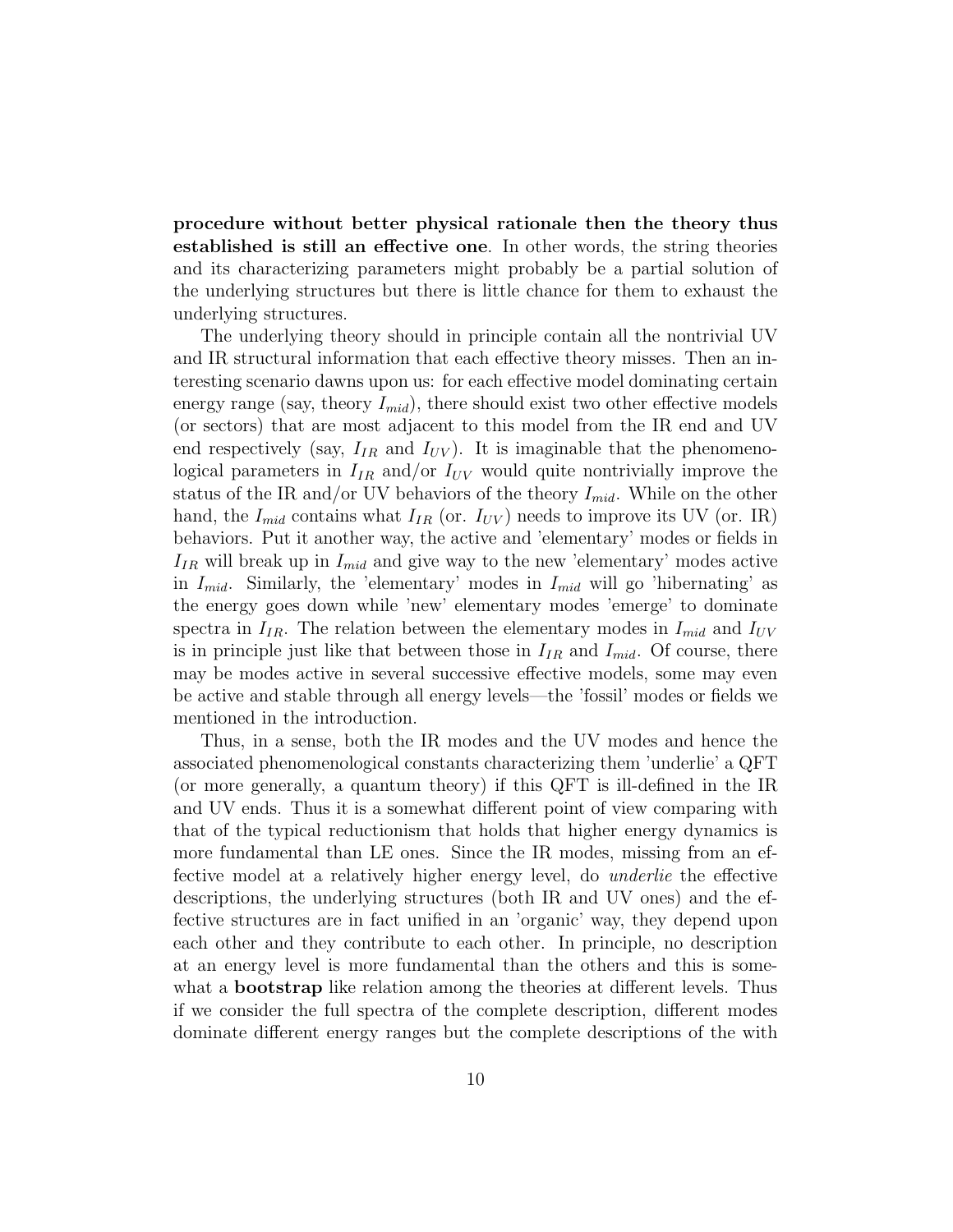<span id="page-10-0"></span>a certain range needs the 'help' of the underlying structures.

I wish to make some speculative remarks on the distribution theory as it is closely related with quantum theories. That the distribution theory works necessarily with test function space or appropriate measure, if viewed from physical point of view, is equivalent to that we need more 'fundamental or underlying structures' in order for some singular functions to make sense, i.e., a necessity of introducing underlying theory or its artificial substitute– regularization. The constructive field theory approach, in this sense, also works with a regularization effected through the differential properties  $(C<sup>k</sup>)$ of the test functions. From such a hindsight, I wonder if we could integrate the underlying structure postulate into the mathematical theory of generalized functions which are almost only meaningful in physical problems. It will be more amusing to know the relation between the underlying structure postulate and the nonstandard analysis in the future.

All the above mentioned discussions, though quite speculative and not fruitful, are quite important as they concern both our understanding of the quantum theories and alternatives for resolving some difficult yet fundamental problems in the quantum theories. Many of these topics are the subjects of our future investigations both from the conceptual respects and in the technical frameworks. One might also derive more implications of the underlying theory postulate if she/he could use the existence of the underlying theory more efficiently.

## References

- [1] S. R. Beane et al, Nucl. Phys. A632,445 (1998) and references therein.
- [2] Jifeng Yang, Report No. [hep-th/9708104](http://arxiv.org/abs/hep-th/9708104), [hep-th/9801005,](http://arxiv.org/abs/hep-th/9801005) [hep](http://arxiv.org/abs/hep-th/9807037)[th/9807037](http://arxiv.org/abs/hep-th/9807037).
- [3] P. Gerbert, Phys. Rev. D40, 1346 (1989); M. Reed and B. Simon, Methods of Modern Mathematical Physics, Vol. II, Ch 10 (Academic Press, New York, 1975).
- [4] K.M. Case, Phys. Rev. **80**, 797 (1950).
- [5] M. Gell-mann and J. B. Hartle, Phys. Rev. D47, 3345 (1993) and the references therein.